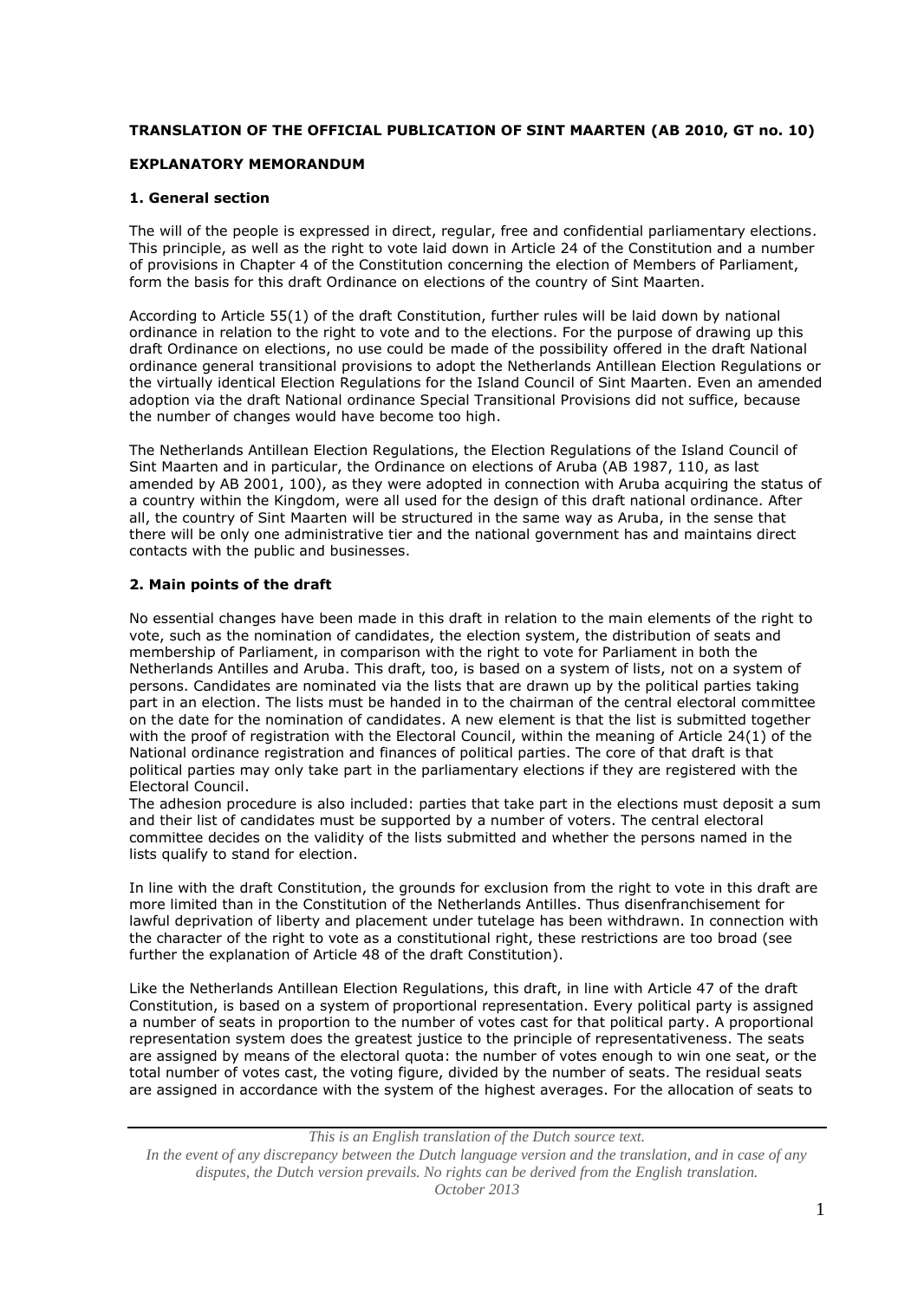persons named in the lists, the system that has been laid down in the Election Ordinance for the Island Territory of Sint Maarten since 1999 is used. That system that naturally, the persons on a list who have attained the list quota will win a seat in Parliament and that in order to fill the other seats assigned to the list, the persons on the list will be ranked in order of the number of votes that they won. There is no scope for preferential votes in this system or for 'passing down' votes to persons on the list who did not attain the list quota. The Ordinance on elections of the Netherlands Antilles and the Ordinance on elections of Aruba are based on the latter system. The elected representative must notify the chairman of the central electoral committee whether he accepts the election or not. The notification of the chairman and the acceptance of the person concerned together form the credentials. These are examined by a parliamentary committee.

In this draft, the Minister of General Affairs is designated as the minister responsible for everything relating to the preparations for the elections and to the elections themselves. The Department of Population Affairs, which is part of the Ministry of General Affairs, is designated as the service responsible for implementing the various regulations. Naturally, the national population database of this service forms the basis for the electoral roll which is accessible electronically. A request for dismissal, in line with modern constitutional relationships, is addressed to the President of Parliament, not to the government, as laid down in the older regulations.

The draft is consistent with the draft National ordinance registration and finances of political parties, including in relation to the term 'political party'. The use of voting machines has also been taken into account. Recent developments concerning the reliability and confidentiality sensitivity of a type of machine used previously on several occasions do not prejudice the regulations included in this draft concerning the use of voting machines. Sound and reliable equipment is assumed. Attention is called to Article 72. This Article prohibits the development of activities in polling stations aimed at influencing voters. This regulation is not included in the Antillean and Aruban legislation, but is derived from the Dutch Election Act. Furthermore, Title IV of the Criminal Code includes 'criminal offences concerning the exercise of constitutional rights and obligations', a number of penal provisions serving to ensure that elections are conducted fairly, such as penalties for buying votes through gifts or pledges (Article 132 of the Criminal Code).

In the older legislation, matters such as the shape of the ballot box, the layout of each polling station and the model of the ballot papers to be used were regulated in detail at the level of the national ordinance. In this draft, a number of these more detailed developments are assigned to the Minister of General Affairs, as this does not concern the main points. In that regard, a number of national decrees, containing general measures, will be created.

## **3. Article by Article Section**

#### *Article l*

The definition of the term 'resident' in this draft national ordinance has been updated in comparison with the Ordinance on elections of the Netherlands Antilles (hereinafter referred to as the 'NA'). The definition of the term 'political party' is consistent with that in the draft National ordinance registration and finances of political parties.

The second paragraph assumes that a person with an address registered in the national population database of Sint Maarten is actually domiciled in Sint Maarten and has been adopted from Article B 4(2) of the Dutch Election Act. Obviously, this concerns actual domicile in the country of Sint Maarten.

#### *Article 2*

This provision provides that Members of Parliament are directly elected by persons who, on the thirtieth day before the nominations, are residents of Sint Maarten, hold Dutch nationality and have reached the age of 18 on the voting date. Dutch nationality is thus required on the date on which the candidates are nominated. The age limit and the requirement of residency and Dutch nationality for exercising the right to vote are consistent with Article 46 of the Charter for the Kingdom and Articles 23 and 48 of the Constitution. These requirements are also consistent with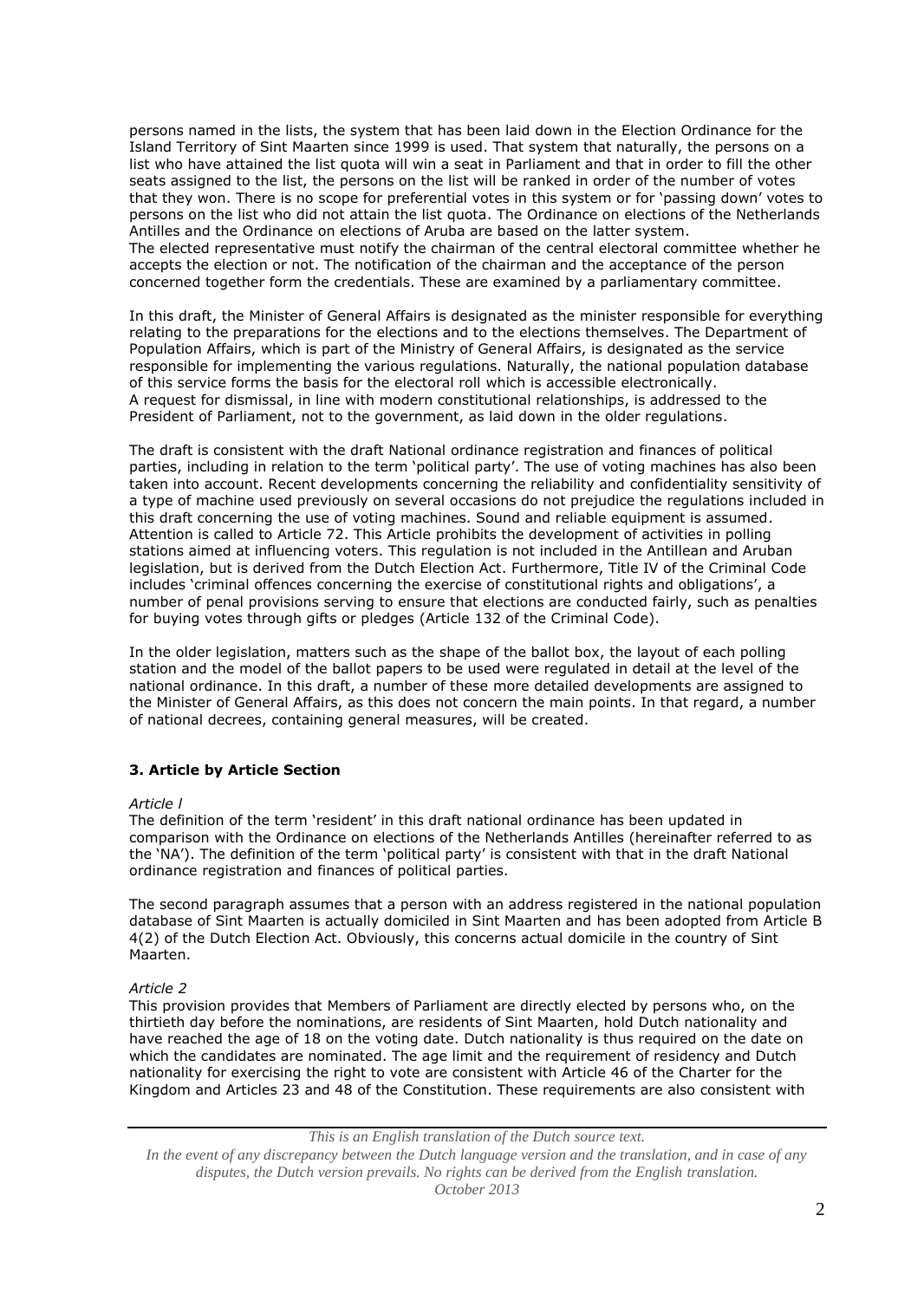the Code of good practice in electoral matters of the European Commission for democracy through law (Venice Commission). The Article is derived from Article 3 of the Aruban Ordinance on elections.

### *Article 3*

This Article provides for persons who have been disenfranchised and refers to Article 48(2) of the draft Constitution of Sint Maarten. According to that constitutional provision, persons who have been given a custodial sentence of at least one year and have also been disenfranchised in a final court decision for an offence designated by national ordinance are excluded from voting. In connection with the increased importance of the right to vote as a constitutional right, the grounds for exclusion such as vagrancy, begging and a conviction for public drunkenness, which are still included in the Constitution of the Netherlands Antilles, have been withdrawn. In the meantime, the country of the Netherlands Antilles is preparing a draft national ordinance to amend the grounds in the Constitution for disenfranchisement. See also the notes to Article 48 of the draft Constitution.

### *Articles 4 up to and including 11*

Naturally, the NA Ordinance on elections assumes the existence of island territories. For that reason, the formulation of these Articles is in principle based on the Aruban Ordinance on elections, but where possible, that of the NA has also been taken into account. Article 5 of the draft provides that the electoral register shall be kept in the form of a file that is accessible electronically. As in the remainder of this draft, these Articles provide that the Minister of General Affairs is the minister with political responsibility for the preparation of elections and for elections themselves. Article 6 includes the text of the NA Ordinance on elections and makes no provision for the situation in which the voter's address is unknown, as the Aruban Ordinance on elections does. Articles 7 up to and including 11 are largely similar to the corresponding Articles of the Ordinance on elections of the NA and those of Aruba. Naturally, where the NA Ordinance on elections still refers to the Administrative Board, reference is made here to the Minister of General Affairs.

### *Article 12*

Articles 12 to 20 concern the institution and membership of the central electoral committee. The composition of the central electoral committee and the appointment procedure for the chairman, the deputy chairman and the members differs from the procedures laid down in the Ordinances on elections of the NA and Aruba. The procedure laid down in Article 12 aims to promote preparation and implementation of elections independently of politics and is derived from the regulation concerning the appointment and dismissal of members of the Electoral Council pursuant to the draft National ordinance registration and finances of political parties. The chairman, the deputy chairman and the members and deputy members are appointed by national decree on the nomination of the appointments committee. The appointments committee consists of the president of the Common Court of Justice of Aruba, Curacao, and Sint Maarten, and Bonaire, Sint Eustatius and Saba, the deputy chairman of the Council of Advice and the chairman of the General Audit Chamber. They are appointed for a term of seven years and may be reappointed on one occasion. The chairman, deputy chairman and members will be selected partly on the basis of their knowledge of the Ordinance on elections and experience in preparing and organising elections.

#### *Articles 13, 14 and 15*

Article 13 contains a number of incompatibilities, including membership of the Electoral Council pursuant to the draft National ordinance registration and finances of political parties. Article 14 makes provision for prohibited kinship relationships.

#### *Articles 16, 17 and 18*

These Articles contain the grounds for dismissal and suspension of members of the central electoral committee. Suspension and dismissal take place by national decree, after the appointments committee has issued its advice. The Code of good practice in electoral matters of the European Commission for democracy through law (Venice Commission 2003) provides that 'recall of members of electoral commissions is permissible, provided that the grounds are clearly and restrictedly specified in the law.'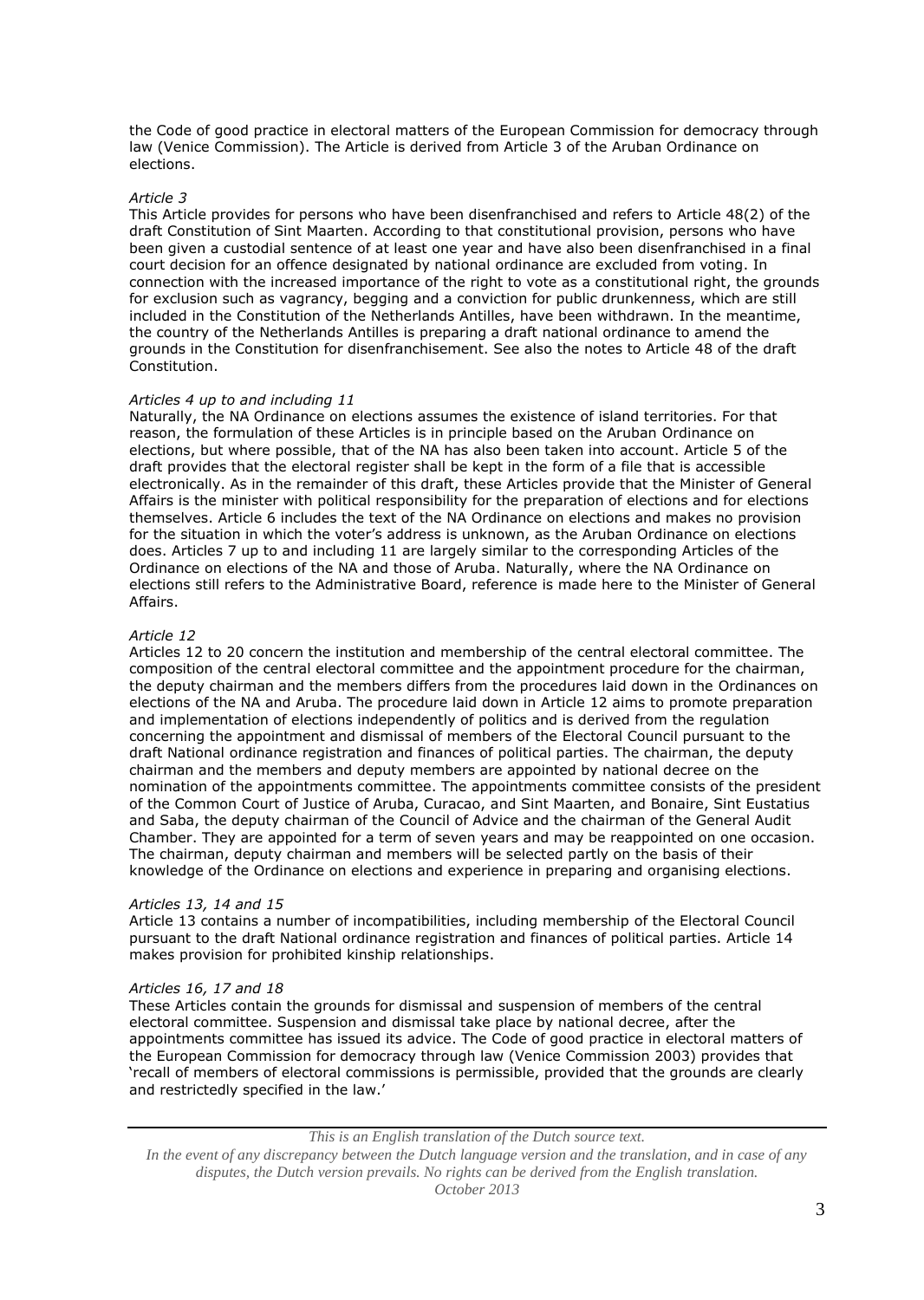## *Article 19*

The remuneration of the five members and two deputy members of the central electoral committee is laid down by national decree, containing general measures. This will concern attendance fees. The decree may take account of the consumer price index figure.

### *Article 20*

In accordance with the recommendation in the Code of good practice on electoral matters, a qualified majority of two thirds is required for decisions of the central electoral committee. This means that with five members, four votes in favour are needed in order to carry a resolution. Consensus is preferred.

## *Article 21*

The NA Ordinance on elections assumes that the date of nominations will be laid down by national decree, including after the dissolution of Parliament. Like the Aruban Ordinance on elections, this Article lays down a more objective, more regulated standard for that date: between the ninetieth and the eightieth day before the end of the parliamentary term, or before the date on which Parliament is dissolved.

## *Article 22*

This Article contains the term 'registered political party', in accordance with the draft National ordinance registration and finances of political parties. This term is not included in the NA Ordinances on elections, although a draft national ordinance in that regard is now before Parliament.

The Article also provides that the submission of the list shall be accompanied by proof of registration with the Electoral Council as referred to in Article 24(1) of the draft National ordinance registration and finances of political parties. According to that draft, political parties may only take part in the elections for Members of Parliament if they comply with the regulations of section 3 of that national ordinance, including registration with the Electoral Council.

### *Article 23*

According to Article 16 of the former Netherlands Antilles Election Regulations, every candidate list must be supported by a number of voters equal to at least one per cent of the sum of the voting figures recorded by each central electoral committee in the last parliamentary elections. This regulation on support, together with the deposit of ANG 2,000 provided for in Article 18, serves to counter submissions for participation in the elections that are made too lightly. This is not deemed to conflict with Article 25 of the International Covenant on Civil and Political Rights (ICCPR) or Article 3 of the First Protocol of the European Human Rights Convention, which prescribe free and confidential elections (GEA Curacao, 27 November 1997, TAR-Justicia 1998, No. 3, pgs. 187-189). The European Human Rights Commission also regards it as acceptable to impose certain conditions for the admission of a group to elections as a political party, provided that this serves the interests of a good structure of the elections which is transparent to the voters and does not restrict free choice. The Commission regards the requirement of submitting a certain number of signatures as justified, because groups that have any chance in the elections can easily comply with such a requirement, while this will exclude groups that apparently will not be able to bear any political responsibility.

The public character of the support procedure has led to court proceedings in which the court ruled that it is necessary to build in assurances that efforts will be made to protect the confidentiality of the names of supporting parties. This concerns a form of pre-election, to which Article 25 of the ICCPR applies (GEA Curacao, 17 December 1990, AvR 176-178). The current regulation concerning support for voter lists of Sint Maarten is adopted here.

## *Articles 22 up to and including 27*

Although their formulation is not always the same, the content of these provisions does not differ substantively from the corresponding provisions of the Ordinances on elections of the NA and Aruba, albeit that the possibility of voting by proxy is not permitted in accordance with current practice in Sint Maarten, in order to avoid the risk of abuse.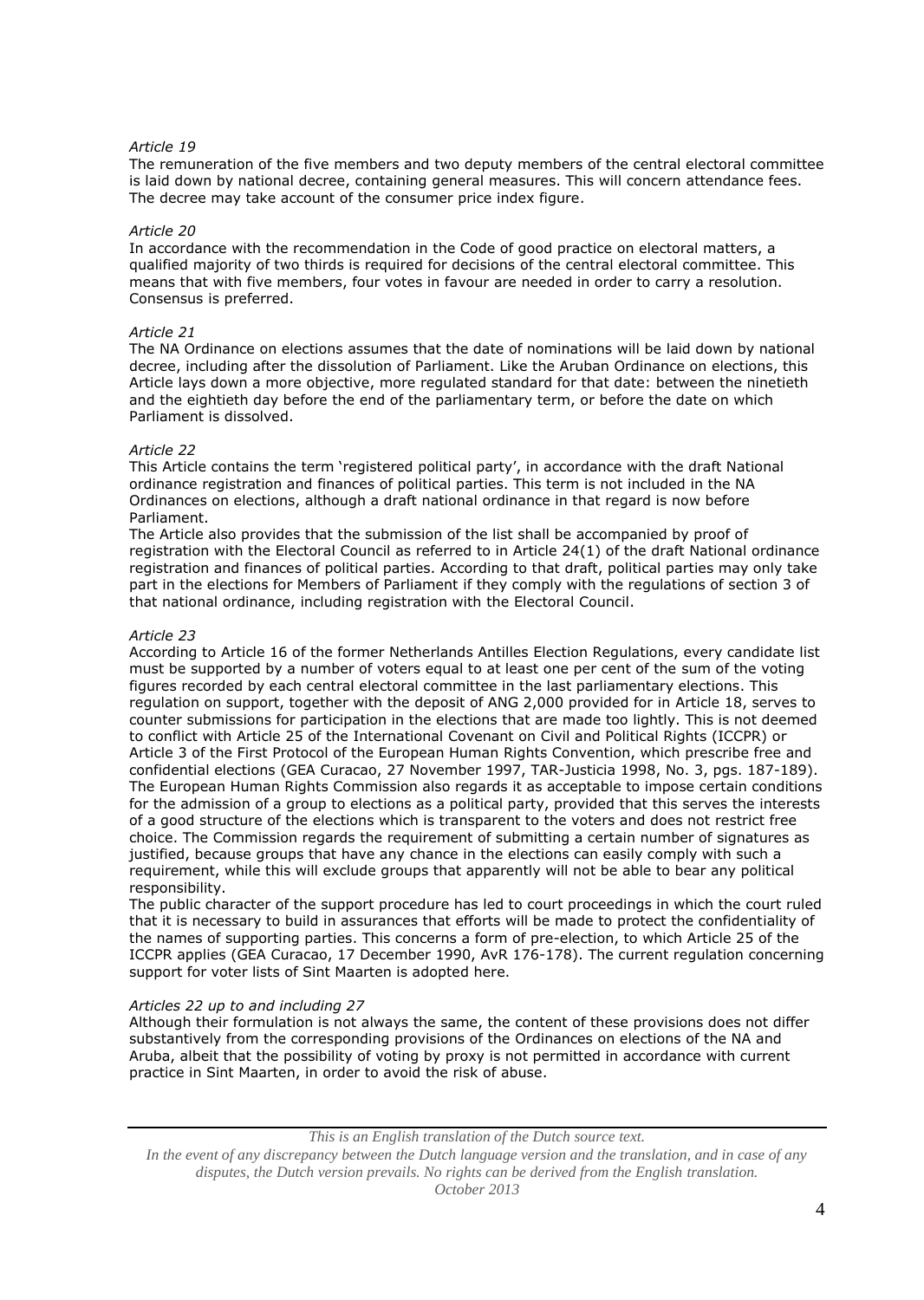## *Article 29*

This Article requires the provision for public inspection of the lists just like Article 22 of the NA Ordinance on elections, but has a more modern formulation.

### *Article 30*

The term 'political party' is also included here, in contrast to the NA Ordinance on elections. In other respects, the content of the provision is the same.

### *Article 31*

This provision involves an adoption of the Antillean provision, with the difference that an extra validity requirement is included, concerning the description of the political groups in the list.

#### *Articles 32 up to and including 35*

The content of these Articles is consistent with the corresponding Articles of the Ordinances on elections of the NA and those of Aruba. These provisions regulate the verification of the validity of the candidate lists and the possibility of filing an appeal against the relevant decisions of the central electoral committee.

#### *Articles 36 up to and including 38*

These provisions regulate the numbering and the assignment of a colour to a list. The publication of the lists is also regulated. The substance of these provisions is consistent with that of the Ordinances on elections of the NA and Aruba.

### *Articles 39 and 40*

The substance of these provisions is consistent with that of the corresponding provisions of the Ordinances on elections of the NA and Aruba. Article 33(2) of the NA Ordinance on elections regulates that in the case of voting following the dissolution of Parliament, the Governor sets the date. This national ordinance does not contain such a regulation.

### *Articles 41 and 42*

These provisions regulate the polling districts and polling stations. They are consistent with those of the other Ordinances on elections.

### *Article 43*

This Article regulates the call to vote and the polling cards.

#### *Articles 44 up to and including 49*

The content of these Articles speaks for itself. It is consistent with that of the Ordinances on elections of the NA and Aruba.

### *Article 50*

This provision is new in relation to the older Ordinances on elections and is derived from the Dutch Election Act. Where there is a need for such a provision in the Netherlands, such a need will also apply for Sint Maarten. Furthermore, Article 53(2) of the draft Constitution provides that rules will be laid down by national ordinance to promote the balanced progress of elections. This provision is an implementation of that requirement.

## *Articles 51 up to and including 55*

These Articles lay down rules concerning the designation of polling stations, their layout and the documents present. While the Ordinances on elections of the NA and Aruba still lay down rules in the ordinance itself regarding the design of polling stations and polling booths and their layout, these Articles make it possible for the details concerning the design and layout to be developed in a national decree, containing general measures. In other respects, the content of these Articles speaks for itself and is consistent with the corresponding Articles of the other Ordinances on elections.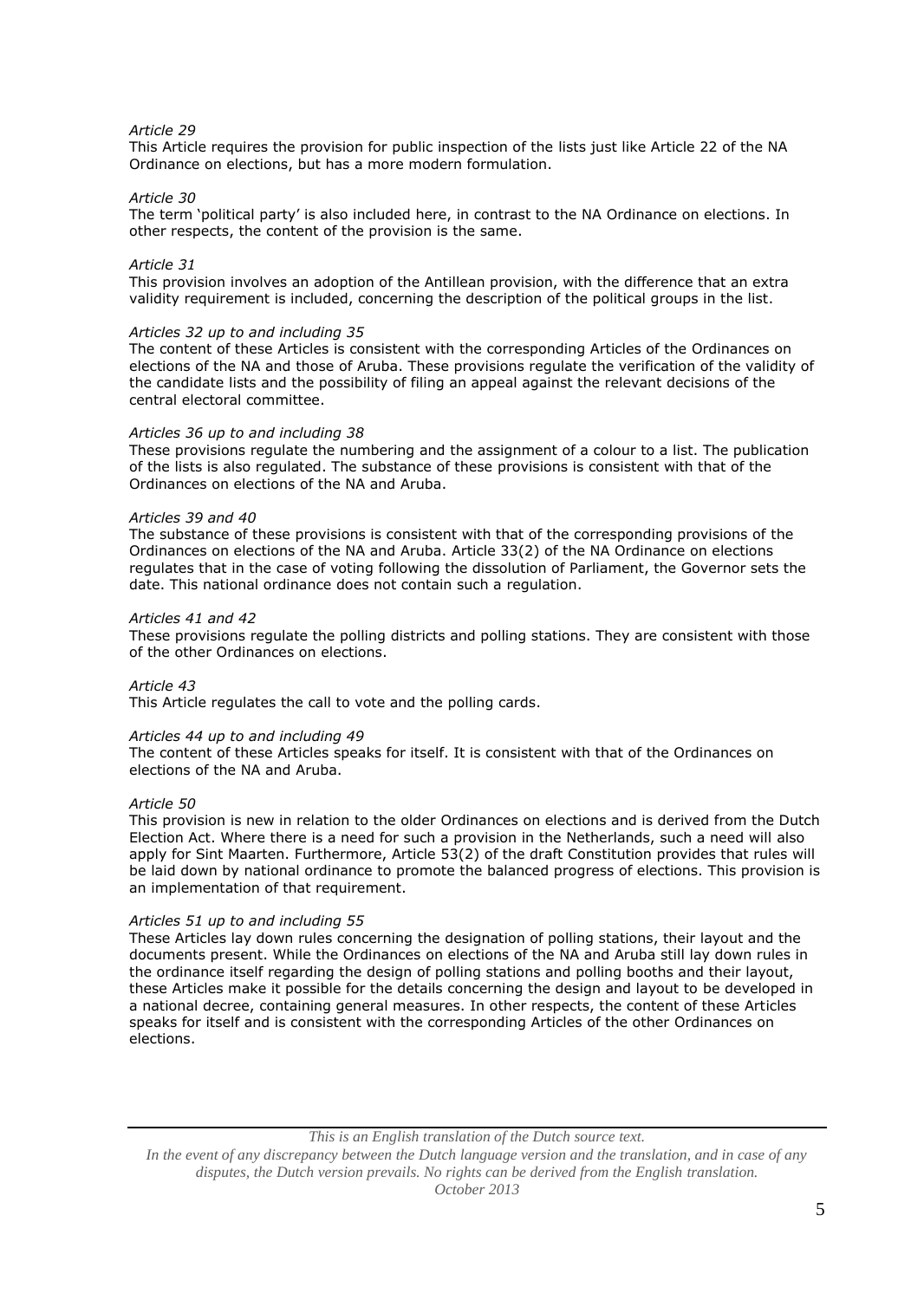## *Article 56*

Paragraph 1 of this provision states what must in any event be included in a ballot paper. According to paragraph 2, the further development and modelling of ballot papers can be regulated by ministerial regulation. The corresponding provisions of the Ordinances on elections of the NA and Aruba provide more details of the design of ballot papers.

### *Articles 59 up to and including 64*

These provisions regulate the use of voting machines. The provisions are related to the same provisions of the NA Ordinance on elections, which have recently been amended for that purpose. The Aruban Ordinance on elections also regulates the use of voting machines in more or less the same way. Article 64 provides that everything that is not regulated in the national ordinance with regard to the use of voting machines shall be regulated by national decree, containing general measures.

### *Articles 64 up to and including 70*

The content of these Articles is consistent with the corresponding Articles of the Ordinances on elections of the NA and Aruba.

### *Article 71*

The older Ordinances on elections also prescribe in this 'order' Article that voters must enter the polling stations unarmed. This provision is not included in Article 71 because unarmed attendance is self-evident; after all, possessing arms is prohibited. In other respects, the Article is an adoption of the ordinances of the NA and Aruba.

### *Article 72*

The provision that no activities directed at influencing the choice of voters may take place in the polling stations is derived from the Dutch Election Act. Its inclusion in this draft is meaningful, partly in view of the constitutional obligation of Article 53(2) of the draft Constitution to impose rules to promote the balanced progress of elections.

## *Article 73*

The chairman of the electoral committee is responsible for public order. If there is a threat of disorder, he may request the Minister of Justice for the assistance of the police. In observance of the following Article, he may suspend the session of the electoral committee. The request to the Minister of Justice for support is drawn from the Dutch Election Act. It develops the request for support formulated in Article 65(2), of the NA Ordinance on elections in a broader and more modern manner.

#### *Article 74*

If disorder occurs in a polling station to the extent that proper continuation of the session is no longer possible, the chairman of the electoral committee may suspend the session. The Ordinances on elections of the NA (Articles 66, 67 and 68) and Aruba (Articles 67, 68 and 69) provide in detail for the actions that members of the electoral committee should take if a session has to be suspended. According to this draft, these further regulations should be laid down in a national decree, containing general measures.

#### *Articles 75 up to and including 80*

The content of these Articles is consistent with the formulation of the corresponding Articles of the Ordinances on elections of the NA and Aruba.

## *Article 81*

Paragraph 2, concerning the invalidity of votes, is derived from the Dutch Election Act and states which ballot papers are invalid more compactly and more unambiguously than the formulation in Article 75(2), 75(3) and 75(4) of the NA Ordinance on elections and Article 76(2), 76(3) and 76(4) of the Aruban Ordinance on elections.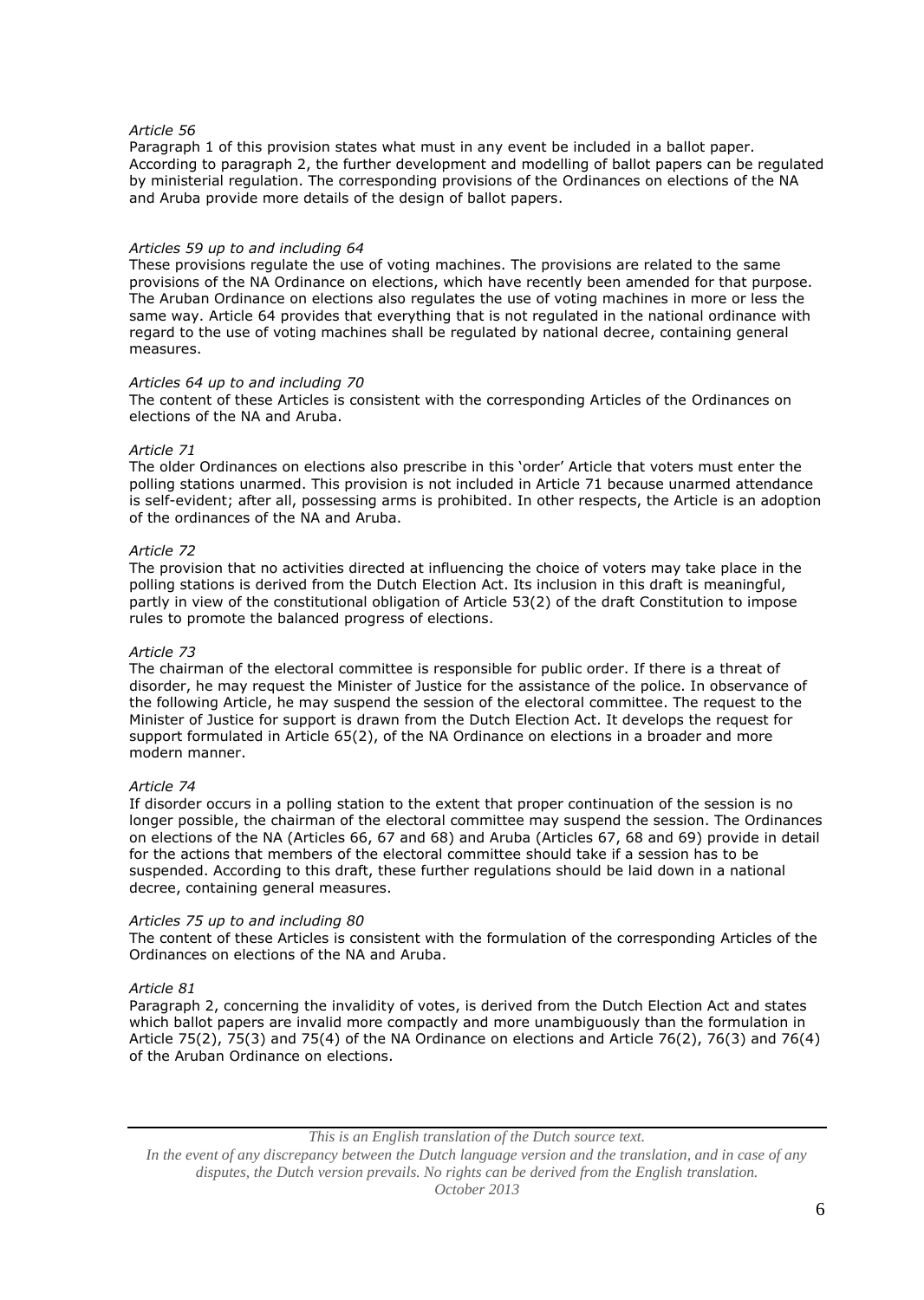#### *Articles 82 up to and including 86*

The content of these Articles is consistent with that of the corresponding Articles of the Ordinances on elections of the NA and Aruba.

### *Article 87*

This Article provides a compacter and more modern formulation of the provisions of Articles 81 and 82 of the NA Ordinance on elections. In the event of uncontrollable disorder, the chairman can request (police) assistance of the Minister of Justice.

#### *Articles 86 up to and including 91*

The content of these Articles is consistent with that of the corresponding Articles of the Ordinances on elections of the NA and Aruba.

### *Article 92*

The NA Ordinance on elections provides in detail for the manner of sealing documents, ballot boxes and envelopes. This Article provides that a seal showing the coat of arms of Sint Maarten should be used for sealing.

#### *Articles 93 up to and including 97*

The content of these Articles is consistent with that of the corresponding Articles of the Ordinances on elections of the NA and Aruba.

## *Article 98*

In 1999, Article 104 of the Election Regulations of the Island Territory of Sint Maarten was amended, in the sense that in filling the seats assigned to each list, the candidates who won a number of votes equal to or higher than the electoral quota naturally qualify, and in addition, the candidates qualify who did not attain the list quota, in order of the number of votes that they won. Only the number of votes that a candidate attained determines whether he or she qualifies to hold a seat assigned to the list, and not, directly, the position held by a candidate on that list. This system does not, therefore, work by passing on the remaining votes after the list quota to the next candidate appearing on the list, nor by assigning a position on the basis of 'preferential votes'. In this draft, this system, which was introduced earlier in 1999 for the election of the Island Council of the island territory Sint Maarten, has been adopted. Paragraph 2 of this Article is a translation of this. In that regard, the provisions of Articles 93(2), 94, 95 and 96 of the NA Ordinance on elections have not been adopted.

### *Articles 100 up to and including 103*

In the formulation of these Articles, particular note was taken of Articles 98, 101, 102 and 103 of the NA Ordinance on elections and of Articles 99 up to and including102 of the Aruban Ordinance on elections.

#### *Articles 104 up to and including 107*

The content of these Articles concerning the credentials of elected persons is consistent with that of the corresponding Articles of the NA Ordinance on elections (Articles 104 to 107).

#### *Article 108*

Pursuant to Article 54 of the draft Constitution, Parliament examines the credentials of its newlyelected members and settles disputes concerning the credentials or that arise in relation to the election itself, in observance of the rules to be laid down by national ordinance. According to the Ordinances on elections of the NA and Aruba, too, Parliament not only examines the credentials but also settles disputes concerning the credentials or the election itself. Disputes concerning the election itself are settled after an appeal to the central electoral committee and the courts.

## *Article 120*

A Member of Parliament who has been admitted may resign at any time. According to the NA Ordinance on elections, the resignation is submitted in writing to the Governor and according to the Aruban Ordinance on elections, to the government. This Article regulates that a Member of Parliament who has been admitted may resign at any time, through written notification of the